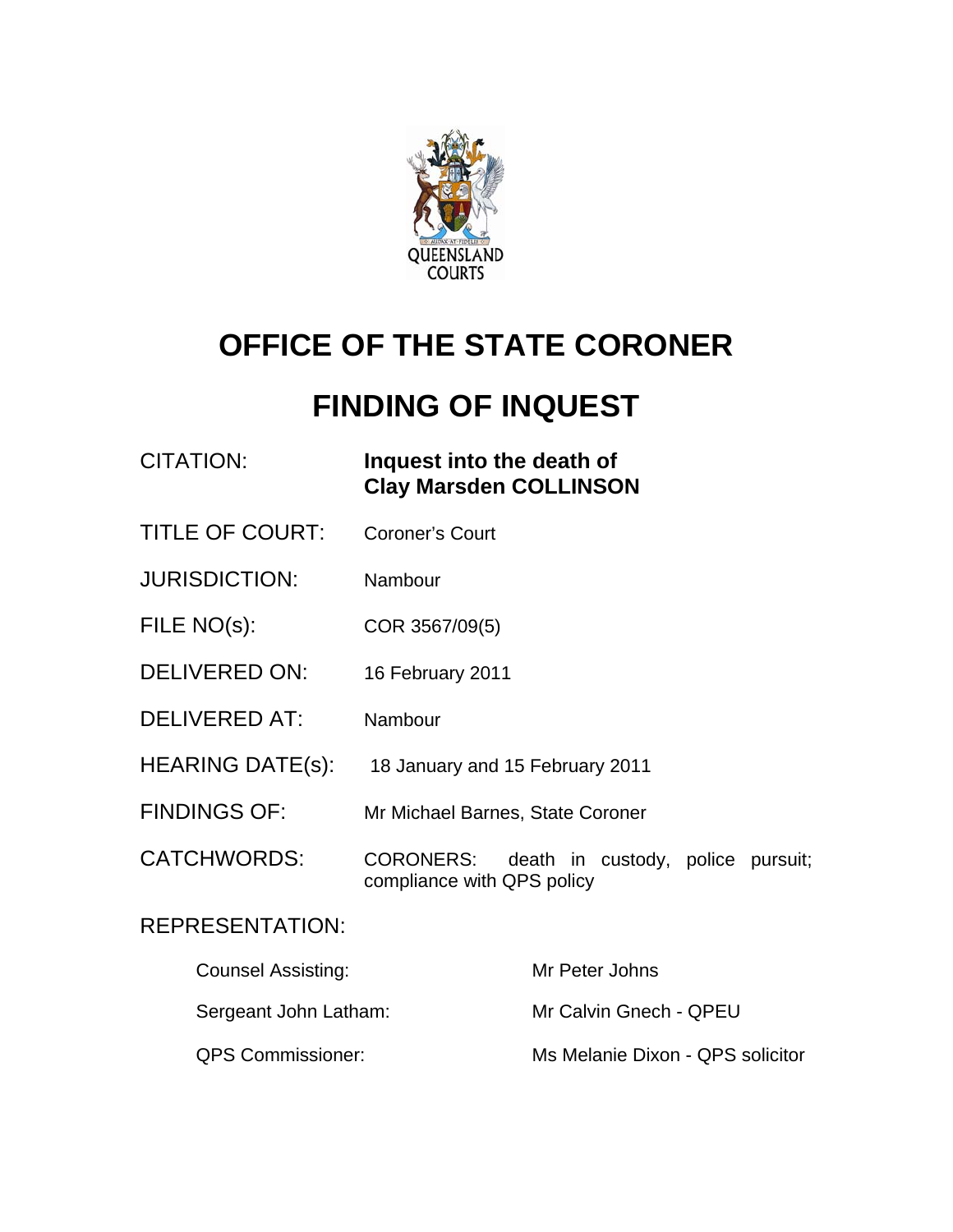### Table of contents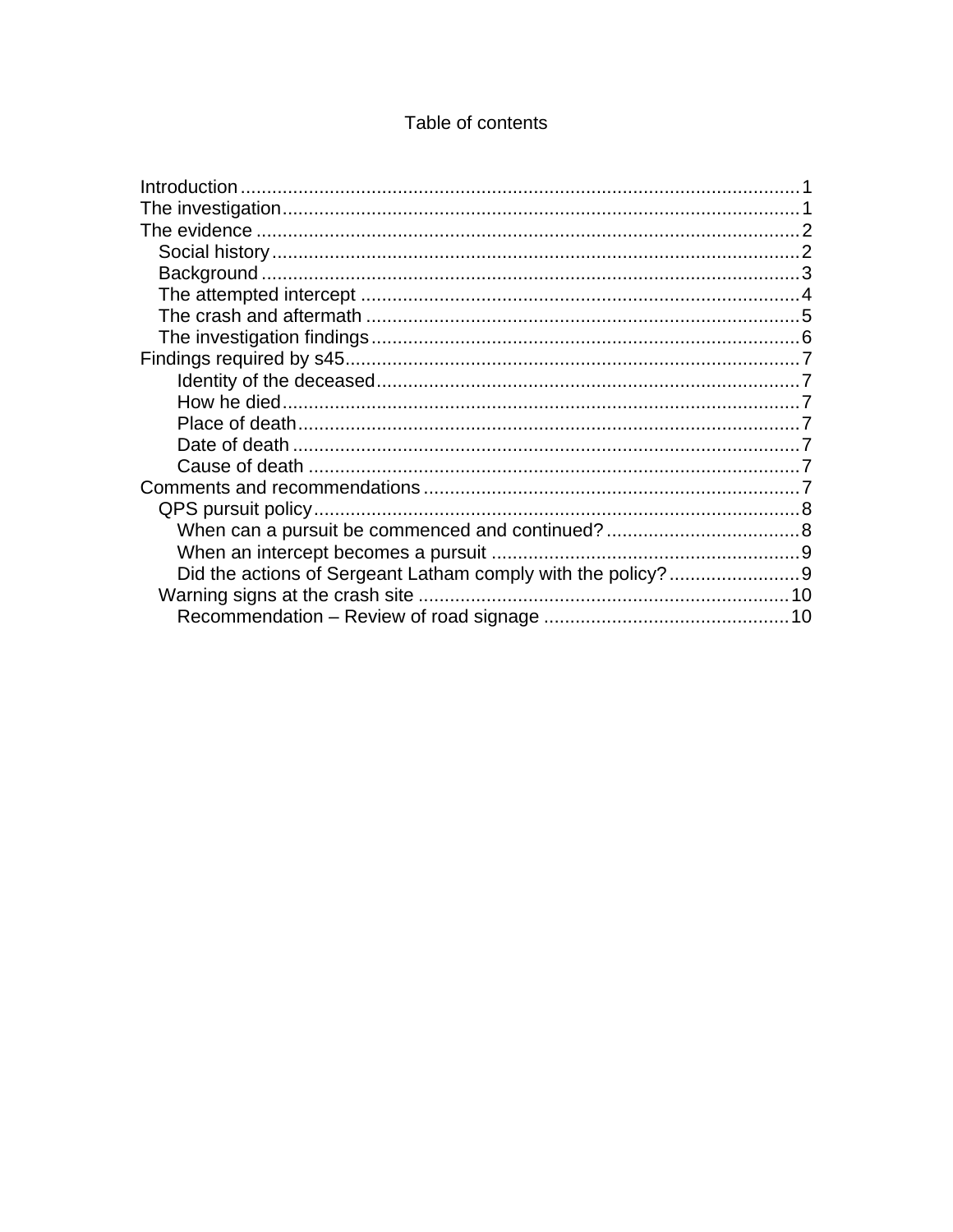<span id="page-2-0"></span>The *Coroners Act 2003* provides in s45 that when an inquest is held into a death in custody, the coroner's written findings must be given to the family of the person who died, each of the persons or organizations granted leave to appear at the inquest and to various officials with responsibility for the justice system including the Attorney-General and the Minister for Police, Corrective Services and Emergency Services. These are my findings in relation to the death of Clay Marsden Collinson. They will be distributed in accordance with the requirements of the Act and posted on the website of the Office of the State Coroner.

#### **Introduction**

Late on the afternoon of Good Friday in 2009 Clay Collinson was detected speeding on his Kawasaki motorcycle as he rode towards the township of Palmwoods. He soon realised a police officer in a patrol car was attempting to intercept him and he accelerated away. Little more than a minute later Mr Collinson lost control of the motorcycle and crashed, suffering severe injuries that led, almost instantly, to his death.

These findings:-

- describe the circumstances in which the fatal injuries were sustained;
- confirm the identity of the deceased person, the time, place and medical cause of his death; and
- consider whether the police officer involved acted in accordance with the Queensland Police Service (QPS) policies and procedures then in force.

As the deaths followed a series of events involving police and the incident was investigated by other police officers, the findings also critique the quality of that investigation.

#### **The investigation**

Senior Sergeant Peter McGregor was the District Duty Officer at the time of the incident. He arrived at the scene within 30 minutes and managed the initial stages of the investigation. This included taking a breath sample from the police officer involved in the attempted interception, Sergeant John Latham.

Senior Constable Carl Christensen of the Sunshine Coast District Forensic Crash Unit attended the scene and commenced investigations into the cause of the crash. A forensic analysis of the scene was conducted, photographs of all relevant points were taken by a Scenes of Crime Officer and a mechanical inspection was conducted on the motorcycle of Mr Collinson.

The coronial investigation was conducted by officers from the QPS Ethical Standards Command (ESC) who arrived at the scene about four hours after the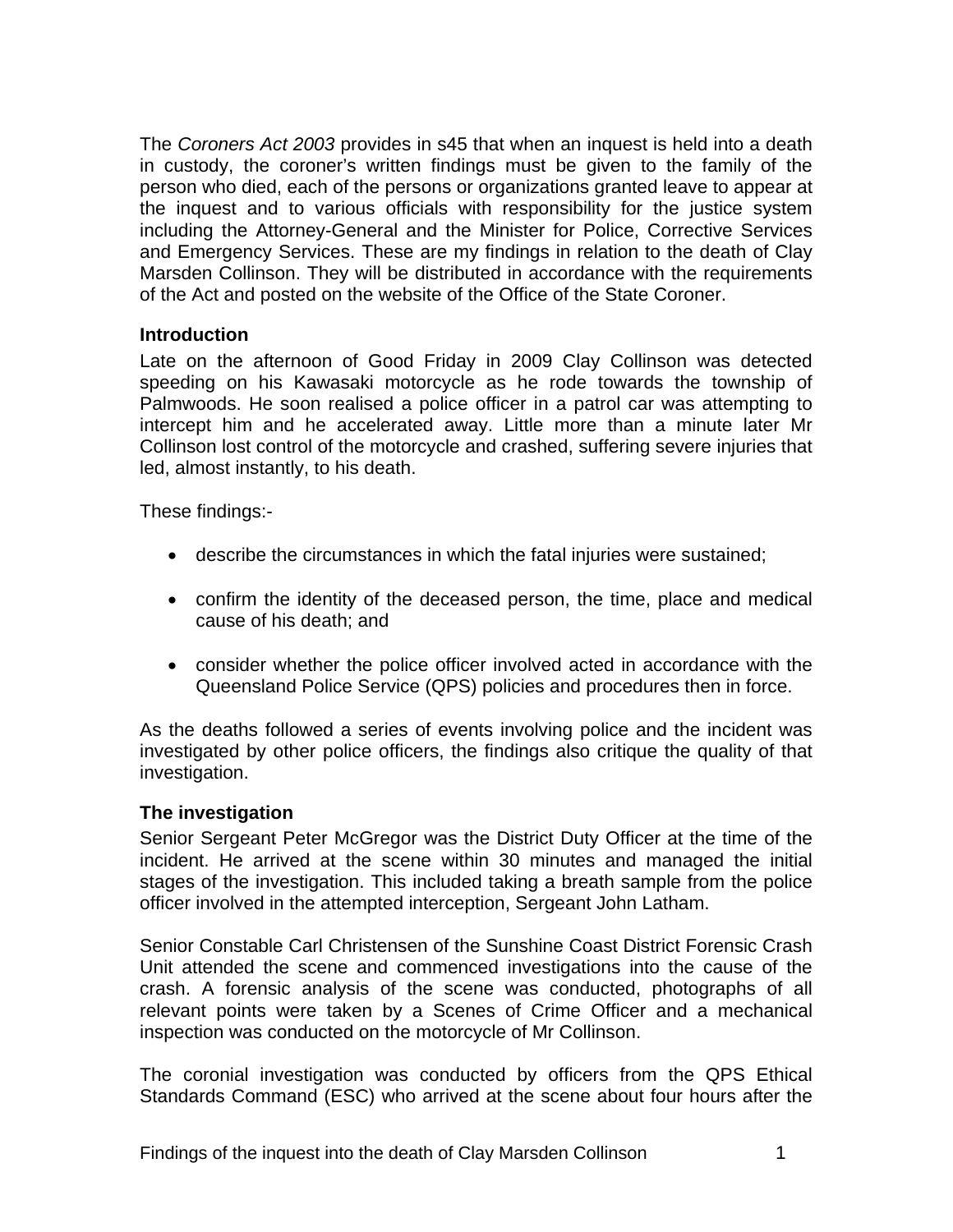<span id="page-3-0"></span>death. A detailed report was prepared by Senior Sergeant Rose of the Internal Investigations Branch.

Sergeant Latham was interviewed under direction late on the evening of 10 April 2009 and was directed on the following day to provide a sample of urine which was later analysed.

Interviews were conducted with several eye witnesses to the events leading to Mr Collinson losing control of his motorcycle. Interviews were also conducted with the purpose of establishing the movements of Mr Collinson in the 24 hours prior to his death.

Investigators obtained a copy of the radio transmissions between Sergeant Latham and the Sunshine Coast Communications Room on the afternoon and evening of 10 April 2009. The driving history of the deceased and records relating to the Kawasaki motorcycle involved in the incident were obtained.

An autopsy examination was conducted by a highly trained forensic pathologist, Professor Peter Ellis on the morning of 15 April 2009. In the course of that examination blood and urine samples were taken from the deceased and later analysed.

An opinion was obtained from a medical expert regarding the likely effect the drugs detected in the deceased's blood samples would have had on his behaviour.

I am satisfied this matter has been thoroughly and professionally investigated and all sources of relevant information have been accessed and analysed. I commend Senior Sergeant Rose for his efforts.

#### **The evidence**

I turn now to the evidence. Of course I can not summarise all of the information contained in the exhibits and transcript but I consider it appropriate to record in these reasons the evidence I believe is necessary to understand the findings I have made.

#### *Social history*

Shortly beofre his death, Mr Collinson had travelled from his usual place of residence in NSW to spend the Easter weekend with family in the Palmwoods area. It had been his intention to return south after the holiday and resume his work in the mining industry.

Although he had some experience riding motorcycles, Mr Collinson predominantly drove a car. He had owned the motorcycle he was riding on the day of his death for approximately two years but he had very little experience riding it. He was making arrangements to organise its registration though sadly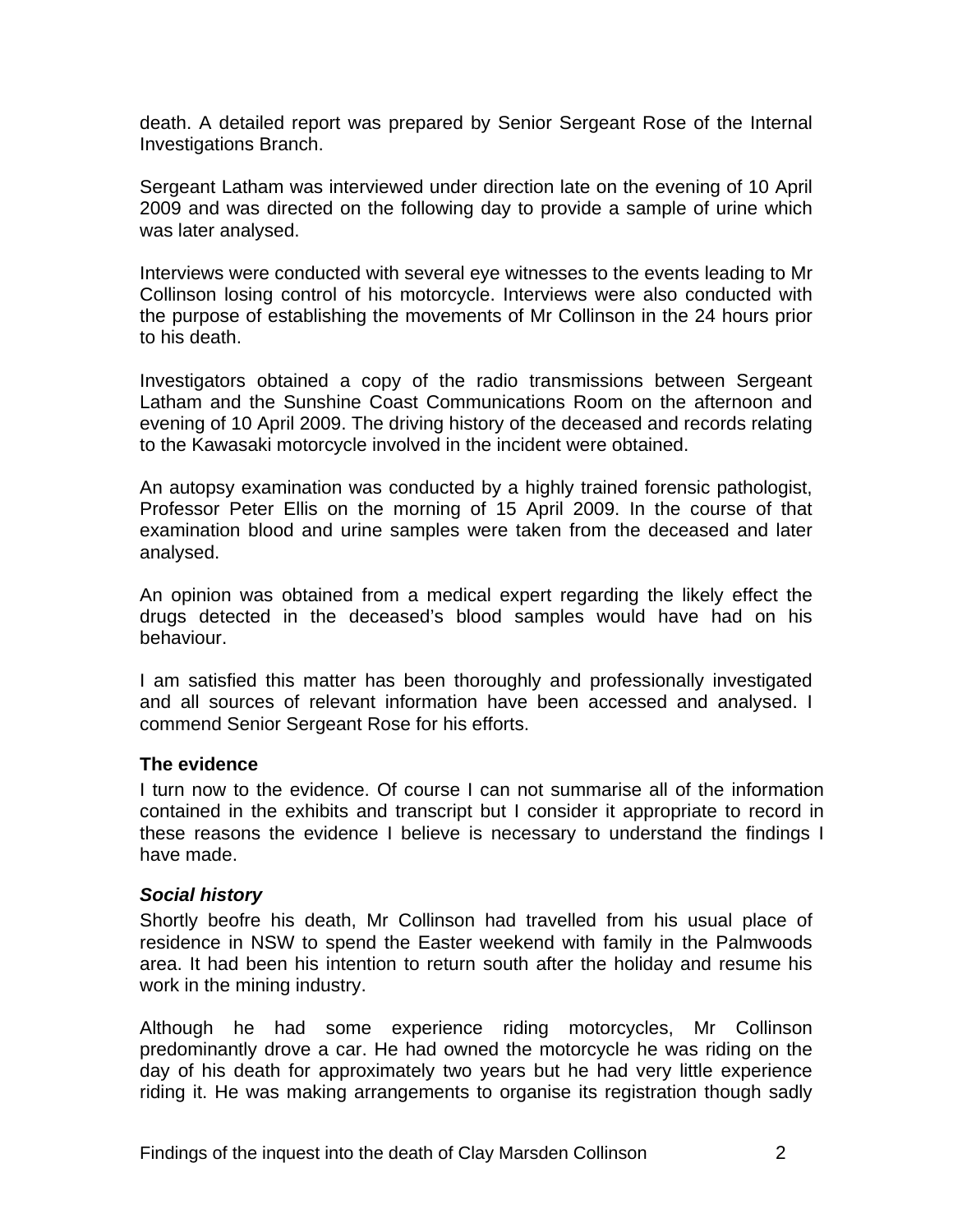<span id="page-4-0"></span>failed to heed the advice of his family not to ride it until such arrangements were finalised.

I note from the material presented at the inquest and from other information supplied by his parents that Mr Collinson was highly accomplished in the sport of kick boxing having been crowned Queensland welter-weight champion in 2003.

Mr Collinson is survived by his parents and younger sister. His parents and grandfather attended the inquest and I offer my sincere condolences to them, the rest of his family and his many friends for their sad loss. He was clearly much loved and is sadly missed.

#### *Background*

On 9 April 2009 Mr Collinson spent the evening socialising in the Palmview Hotel with a group of friends before returning to the home of one of them where the partying continued. Mr Collinson spent the night and much of the next day there.

At around 5:30pm he left the property on his motorcycle. There is no evidence of where Mr Collinson was going, although at least until he came to police attention he was travelling in the direction of his parent's residence at Mons.

The inquest heard that the motorcycle, a powerful 900cc, 1996, green and white Kawasaki, was unregistered. Mr Collinson was only licensed to operate motorcycles with an engine size up to 250cc. His father advised that so far as he was aware, Mr Collinson rarely rode a motorcycle. He travelled from NSW in his car. His traffic history reflects a propensity to exceed the speed limit.

Sergeant John Latham, then the officer in charge of the Palmwoods police division, was working alone on that Good Friday. At about 5:30pm he was performing stationary radar duties on Palmwoods-Montville Road in a 60km/h speed zone. His car was off to the side of the road facing towards Palmwoods about 800 metres south of the township. He observed the motorcycle we now know was being ridden by Mr Collinson travelling towards Palmwoods and recorded its speed at 96km/h as it went past the police car.

Sergeant Latham set off after the motorcycle. He saw it overtake two cars as they approached Palmwoods. As the vehicles entered the township, Sergeant Latham observed the motorcycle was in a stream of traffic that was travelling at or below the speed limit.

The two cars between the motorcycle and the police car pulled off the road in the main street of Palmwoods just before the motorcycle turned left into Jubilee Drive. The police vehicle followed. It was now directly behind the motorcycle, in that there were no other cars between them.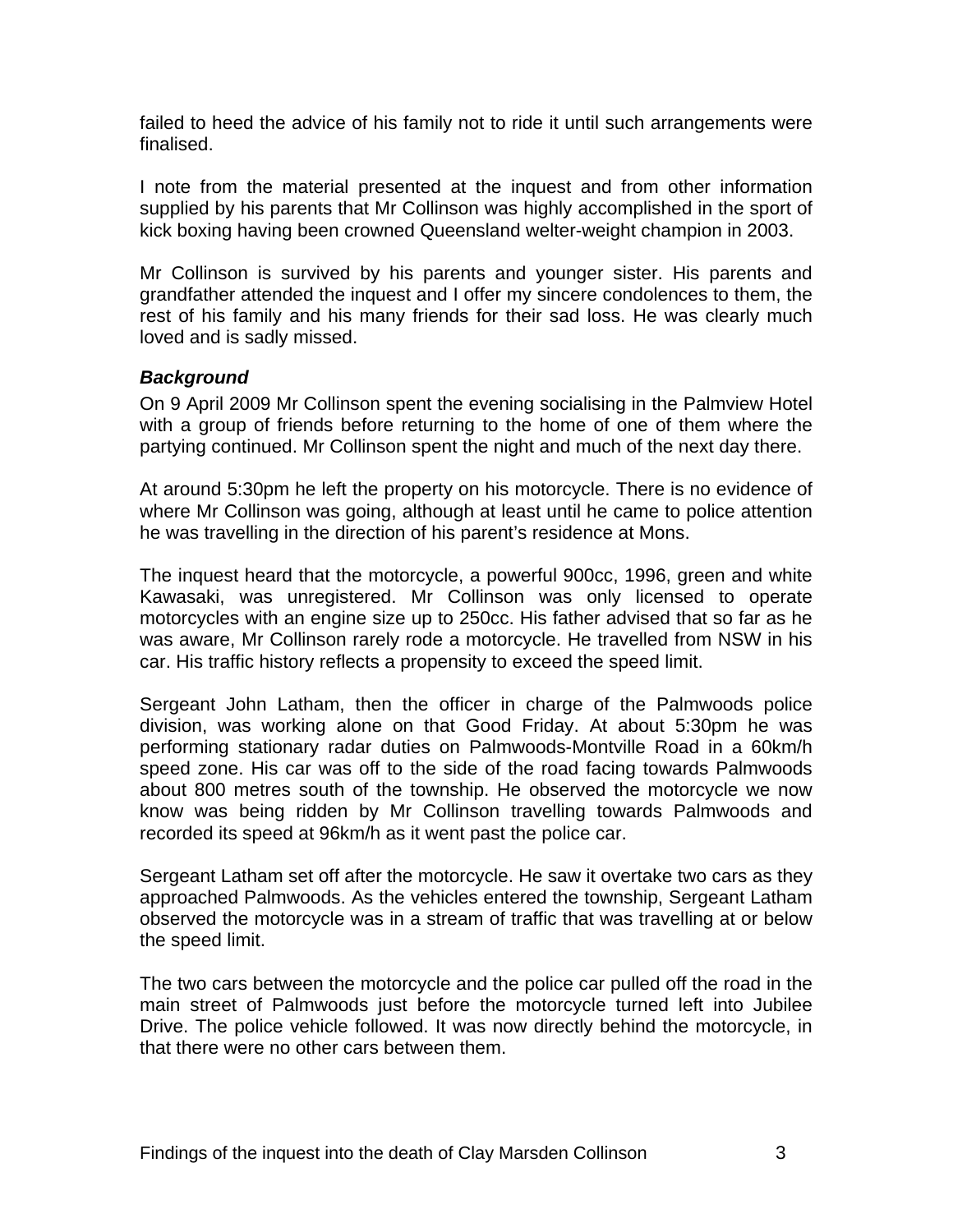#### <span id="page-5-0"></span>*The attempted intercept*

After travelling about 200 metres in Jubilee Drive, Sergeant Latham activated the emergency lights and siren on the police vehicle with the intention of intercepting the motorcycle. Sergeant Latham says that immediately he did this the motorcycle accelerated rapidly away. On seeing this he used the police radio to contact the Sunshine Coast police communications centre. Transcript of the broadcast indicates he said:

"*Just to let you know that there is a vehicle that um avoiding interception outbound Jubilee Drive, Palmwoods".* 

Sergeant Latham told the inquest as he broadcast this message he could see the motorcycle travelling along Jubilee Drive a couple of hundred metres in front of him at a speed he estimated to be in the vicinity of 100km per hour.

Sergeant Latham says it was very soon clear any effort to continue to attempt to intercept the bike was futile and indeed prohibited by the QPS pursuit policy. He initially increased his speed to 75 – 80 km per hr but quickly dropped back to near the 60km per hr speed limit.

Within ten seconds of the commencement of his initial transmission there is a recording of the communications operator asking Sergeant Latham the reasons for the intercept.

Ten seconds later Sergeant Latham is heard to respond, this time with no noise of a police siren in the background to say:

"*Yeah I've disengaged. He was speeding 96 in a 60 zone"*.

Sergeant Latham estimates his lights and sirens were on for a period of approximately ten to fifteen seconds and he had covered around two hundred metres during this period.

The motorcycle then turned right into Old Palmwoods Road, narrowly avoiding a collision with a white vehicle travelling in the same direction which was forced to take evasive action. Sergeant Latham went to where the white car had pulled over. He could see the driver was not injured and the car did not appear to have been damaged. The motorcycle had sped out of sight, over a crest approximately 100 metres from the intersection.

Sergeant Latham continued along Old Palmwoods Road at or below the 80 km per hr speed limit.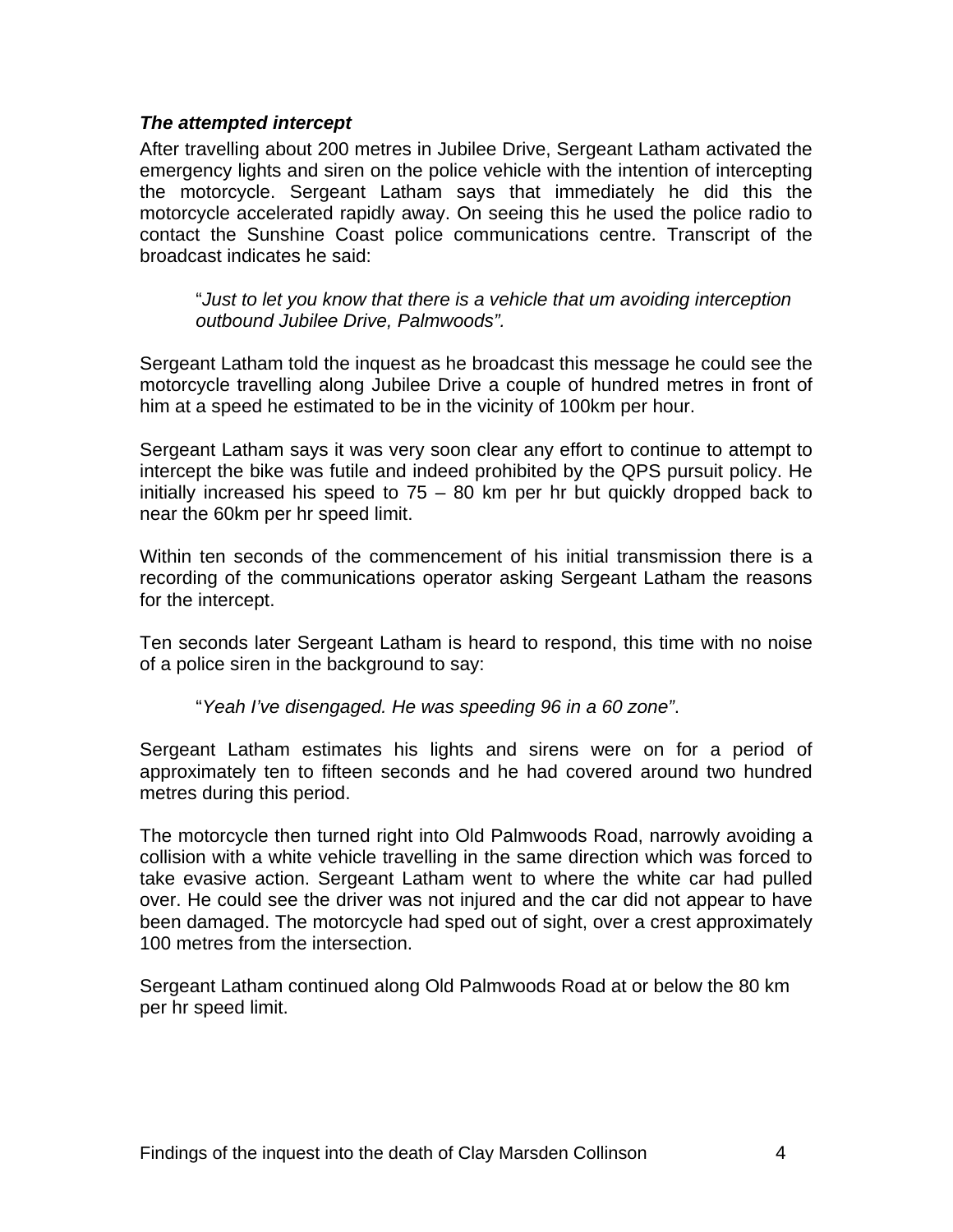#### <span id="page-6-0"></span>*The crash and aftermath*

Margaret Wretham was travelling along Old Palmwoods Road outbound from Palmwoods about 600 metres from the Jubilee Drive intersection, when she heard an accelerating motorcycle coming up behind her. It passed her as the two vehicles approached the crest of a hill. Ms Wretham estimates the motorcycle was travelling at around 130km per hr.

Immediately after the crest, the road turns left quite sharply. When she reached the crest she could see the motorbike on the wrong side of the road, and out of control. She saw it violently wobble before sliding over on its side. She saw the rider catapulted from it. The bike continued sliding down the road as the rider slammed into a rocky culvert head first.

Mrs Wretham pulled over to the left hand side of the road and stopped. She began searching for her mobile phone. Before she could call anyone a police car pulled over in front of her vehicle with its emergency lights on but not its siren. This is the first she had seen or heard of the police vehicle. When interviewed she estimated she had been stationary for five to ten seconds before the police vehicle pulled in front of her. At the inquest she estimated this time to be 20 seconds. She saw a police officer exit the vehicle and immediately attend to the motorcycle rider.

Robert Unwin was working under his house at 200 Old Palmwoods Road when his attention was drawn to a police siren coming from the direction of Palmwoods. He estimates the siren was activated for a period of six to ten seconds before being switched off. As it ceased it was immediately replaced by the sound of a motorcycle which rapidly increased in intensity. He described the sound of the bike as it approached his property as "screaming" and considered the rider of the bike must be going "flat out". It caused Mr Unwin to go upstairs to the vantage point of his veranda because he anticipated the bike might crash.

He saw the motorcycle "flash" past the end of his drive way. He estimated it was travelling at 140-150 km per hr when it passed his property. He then heard two distinctive bangs as the motorcycle travelled over the crest in the road and recalls seeing something fly through the air.

Mr Unwin estimates it took him a minute or more to locate his car keys and mobile phone, tell his wife where he was going before he got into his car to drive the short distance to the scene. He told the inquest when he arrived he observed a police officer performing CPR on a male person on the side of the road. That was the first time he had seen the police officer or the police vehicle.

Although there is a recognised tendency amongst civilian eye witnesses to overestimate the speed of motorcycles given, amongst other reasons, their ability to accelerate extremely quickly, the evidence of speed from Ms Wretham and Mr Unwin, both independent of each other, is supported by a third independent eye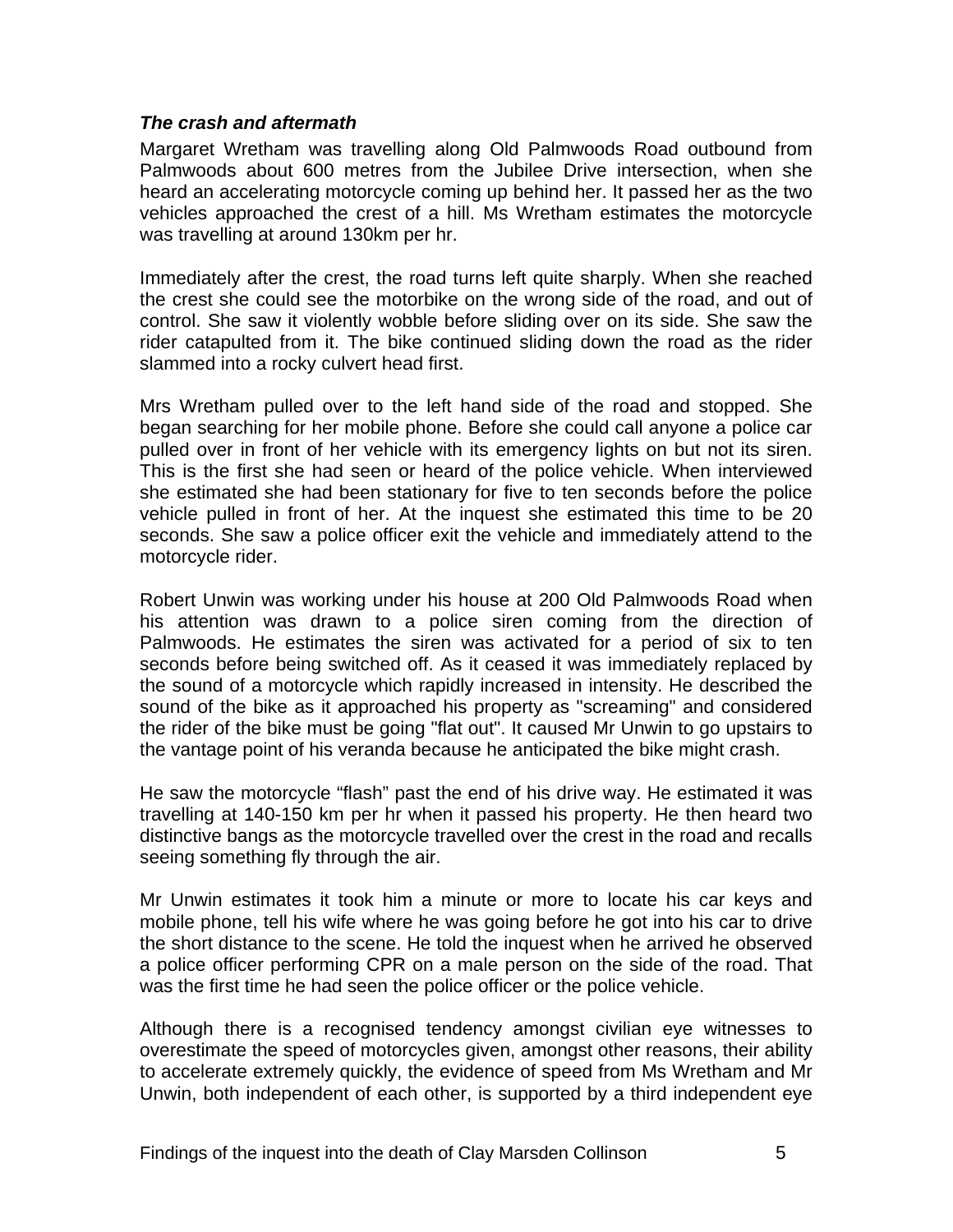<span id="page-7-0"></span>witness. Peter Murray-King observed the motorcycle from his property at 234 Old Palmwoods Road, further back towards Palmwoods than Mr Unwin's property.

He told police the motorcycle was travelling in excess of 120 km/h, perhaps even as high as 140km/h. Mr Murray-King also says he did not see or even hear a police vehicle despite taking particular notice of the motorcycle.

After arriving at the scene Sergeant Latham attended to Mr Collinson and observed he was not breathing but he was able to detect a pulse. He returned to his vehicle, made an urgent request for an ambulance and returned to perform CPR with the use of a laryngeal face mask. He was later assisted in this task by a member of the public. In addition to directing others to assist in traffic management, Sergeant Latham was also clear minded enough to appreciate the significance of the event from an investigative point of view and ensured the Forensic Crash Unit and District Duty Officer were immediately notified.

Records show the request for an ambulance was made at 5:34pm and QAS officers arrived at 5:47pm. Mr Collinson was transported to Nambour General Hospital though sadly the severity of his injuries was such he could not be saved by the medical attention he received. He was declared deceased at 6:50pm by Dr David Ward.

#### *The investigation findings*

Mr Collinson's body was formally identified by his father, Peter.

An autopsy was conducted on 15 April 2009 by Professor Peter Ellis at Nambour Mortuary.

It revealed blunt force impact to the head evidenced by some haemorrhage within brain tissue as well as broken ribs, collarbone, neck and chest vertebrae. There was evidence of significant bleeding into the chest and inhalation of blood. Professor Ellis considered these injuries led to death.

Blood and urine samples taken at autopsy were analysed and revealed the presence of THC (0.002mg/Kg) and the acid metabolite of cannabis (0.004mg/Kg); the first being evidence of recent cannabis use and the second of use over the longer term.

Professor Ellis issued an autopsy certificate listing the cause of death as:

- 1.(a) Head, neck and chest injuries, *due to or as a consequence of*
- 1.(b) Motor cycle collision (rider)

Dr Robert Hoskins, Director of the Queensland Health Clinical and Forensic Medicine Unit, was asked to consider the concentrations of THC and its metabolite acid in the blood sample. He noted the results were unusual to the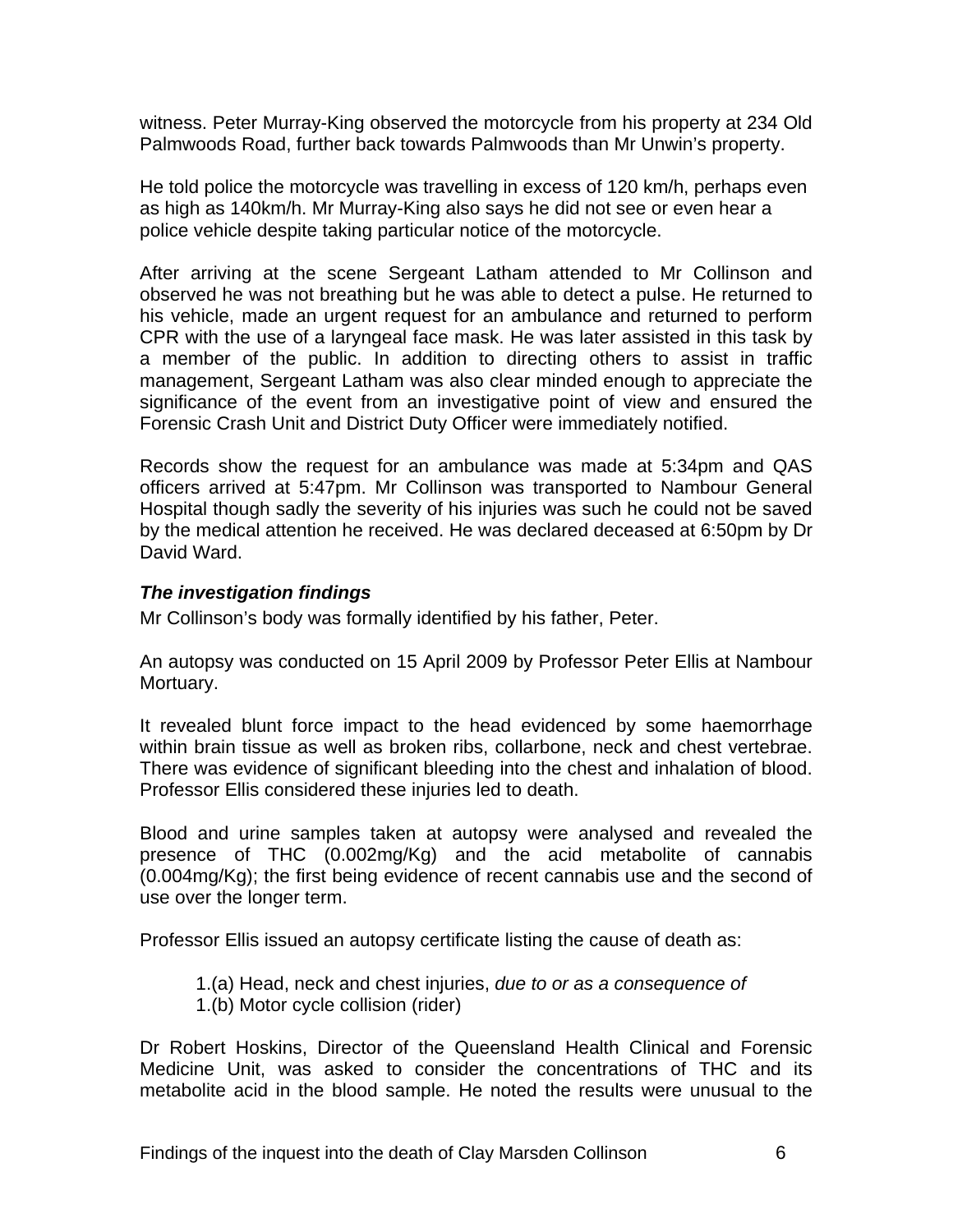<span id="page-8-0"></span>extent that in most cases, the concentration of the metabolite is much higher than that of THC. It is his view the absence of a large disparity in this case is "*strongly suggestive*" of fairly recent consumption.

Breath and urine samples taken from Sergeant Latham confirmed he was not affected by alcohol or drugs at the relevant time.

A mechanical inspection of the Kawasaki motorcycle found there were no defects which could have contributed to the accident.

The forensic analysis of the accident scene indicated excessive speed and probably the effects of THC on the rider contributed to the loss of control of the motorcycle. The failure of Mr Collinson to successfully negotiate a left hand bend in Old Palmwoods Road resulted in the motorcycle leaving the road and colliding with drain pipes. This caused Mr Collinson and the motorcycle to become airborne and travel 16 metres before impacting with the ground and then travelling a further 7.5 metres before colliding with a concrete drainage pipe. Senior Constable Christensen expressed the opinion that at this point Mr Collinson separated from the motorcycle and travelled a further distance before coming to rest in a culvert.

#### **Findings required by s45**

I am required to find, as far as is possible, who the deceased person was, how he died, when and where he died and what caused his death. As a result of considering all of the material contained in the exhibits and the evidence given by the witnesses, the material parts of which I have summarised above, I am able to make the following findings.

| Identity of the deceased - | The deceased person was Clay Marsden<br>Collinson.                                                                                                                                                                                     |
|----------------------------|----------------------------------------------------------------------------------------------------------------------------------------------------------------------------------------------------------------------------------------|
| How he died -              | He died as a result of injuries sustained when he<br>lost control of his motorcycle and crashed while<br>attempting to evade a police officer who had<br>tried to intercept him. Mr Collinson was affected<br>by cannabis at the time. |
| Place of death -           | He died at Palmwoods in Queensland.                                                                                                                                                                                                    |
| Date of death -            | Mr Collinson died on 10 April 2009.                                                                                                                                                                                                    |
| Cause of death -           | He died from head, neck and chest injuries.                                                                                                                                                                                            |

#### **Comments and recommendations**

Section 46, in so far as it is relevant to this matter, provides that a coroner may comment on anything connected with a death that relates to public health or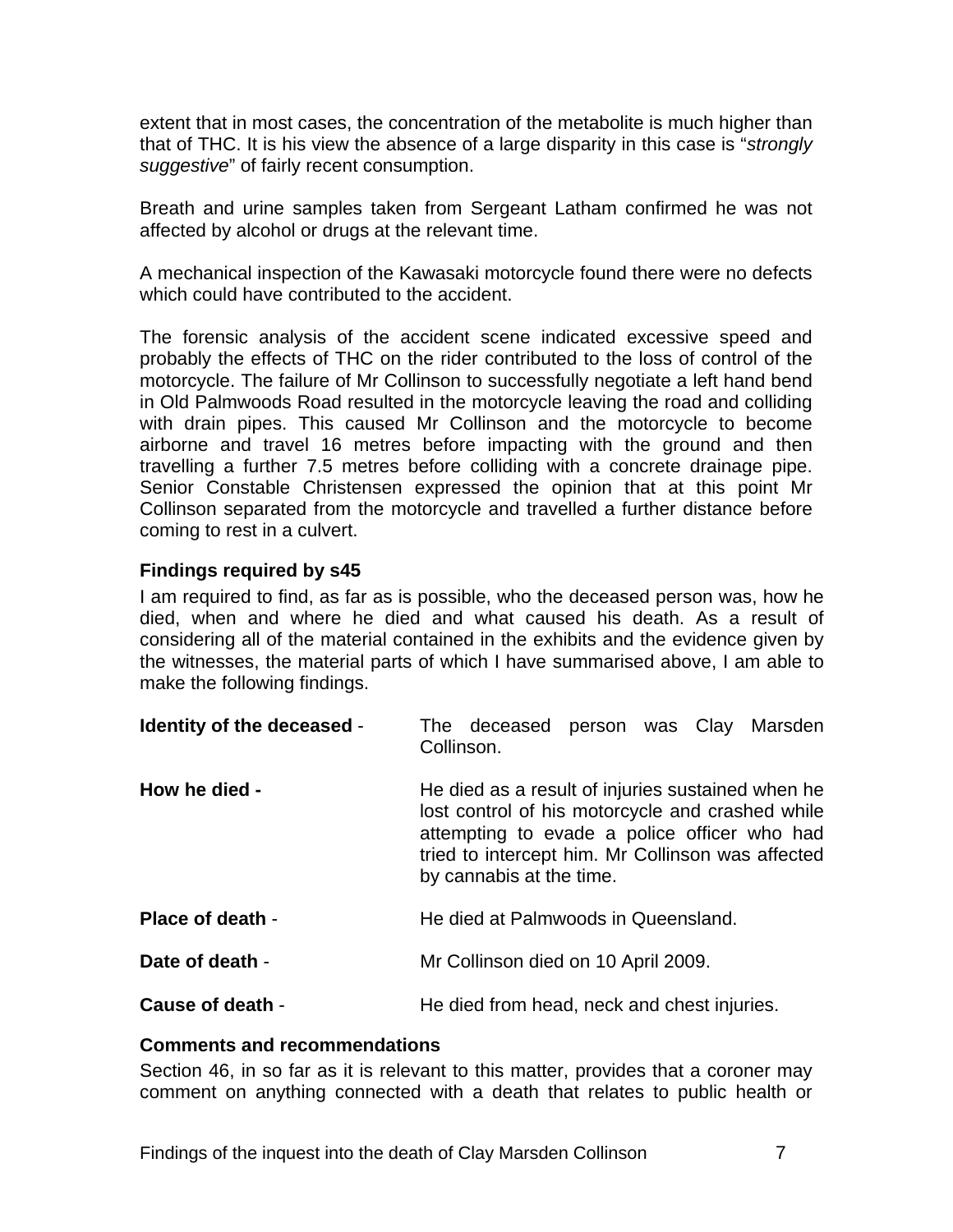<span id="page-9-0"></span>safety, the administration of justice or ways to prevent deaths from happening in similar circumstances in the future.

The circumstances of this case raise two issues which warrant comment from that perspective:-

- The officer's adherence to the QPS pursuit policy; and
- The traffic advisory sign at the crash site.

#### *QPS pursuit policy*

On 1 January 2008 QPS initiated a new pursuits policy. These reforms evidence the ongoing commitment of the QPS to the pursuit of excellence in this very challenging area of public policy.

Training in the new policy was to be provided to all operational members in the QPS.

I shall now summarise those parts of the policy relevant to this case.

#### **When can a pursuit be commenced and continued?**

The principles underpinning the policy are outlined in the Operational Procedures Manual (OPM). Those of particular relevance to this case are:

- *(i) Pursuit driving is inherently dangerous. In most cases the risk of the pursuit will outweigh the benefits.*
- *(ii) Pursuits should only be commenced or continued where the benefit to the community of apprehending the offender outweighs the risks.*
- *(iii) If in doubt about commencing or continuing a pursuit, don't.*

The policy assures officers that suspects who fail to stop when directed will still be the subject of law enforcement action, but less dangerous means than high speed pursuits will be utilised. It says:-

*The revised pursuit policy seeks to shift the manner of apprehension of people who fail to be intercepted from pursuits into other strategies. The Service will continue to apprehend offenders who fail to be intercepted but pursuits will not be the principal means of effecting apprehension.* 

The policy requires the pursuing officers to balance the utility of a pursuit against the risks it generates. The utility is gauged by considering the consequences of failing to intercept the pursued – the seriousness of the offences the person fleeing may have committed and the strength of the evidence indicating they have committed those offences. In this balancing exercise, issues of safety are to weigh more heavily than has been the case under earlier policies.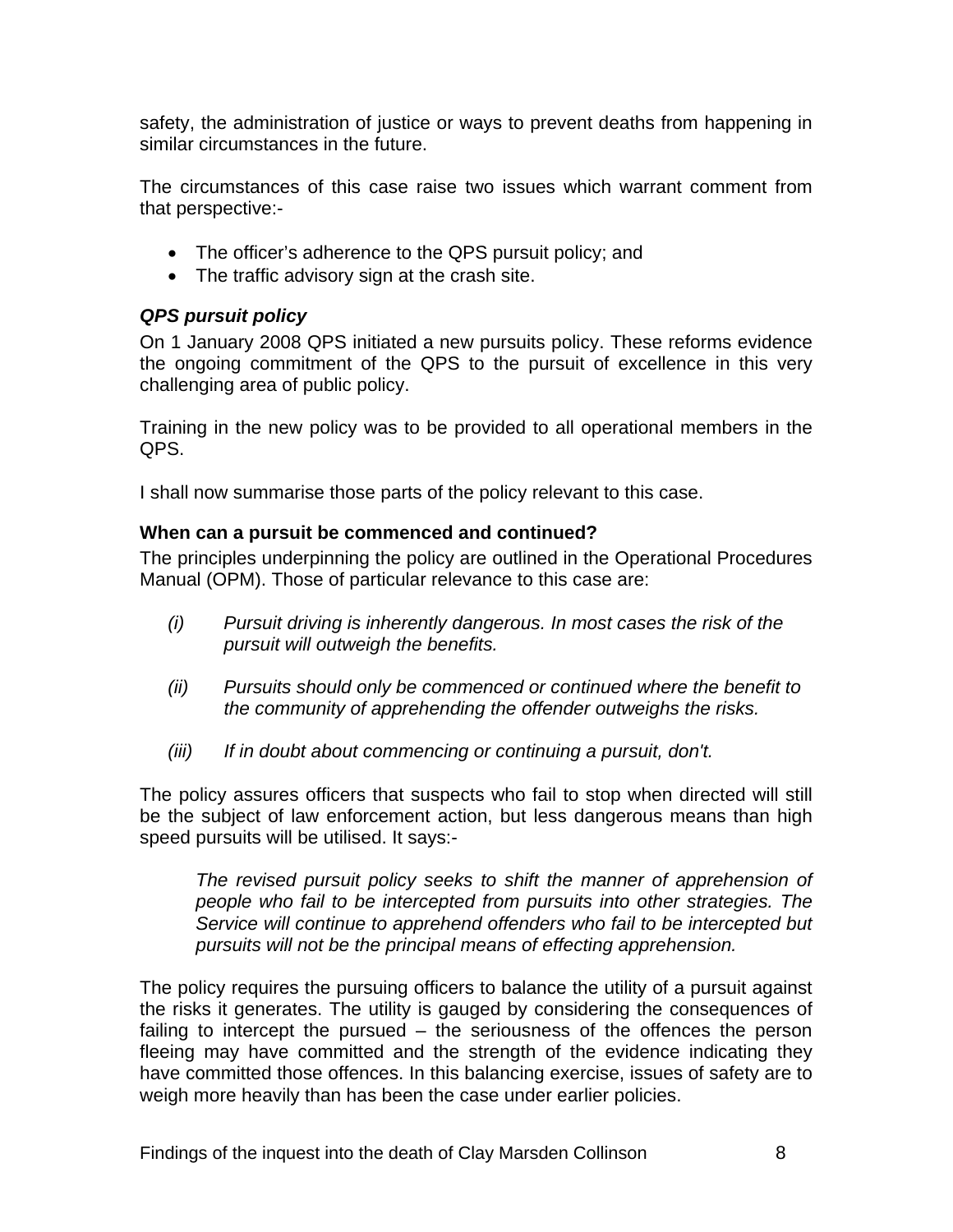<span id="page-10-0"></span>According to the policy, "pursuit" means the continued attempt to intercept a vehicle that has failed to comply with a direction to stop where it is believed on reasonable grounds the driver of the other vehicle is attempting to evade police.

"Intercept" means the period from deciding to direct the driver of a vehicle to stop until either the driver stops or fails to stop. It includes the period when the police vehicle closes on the subject vehicle in order to give the driver a direction to stop.

The policy specifically excludes some matters from being sufficient on their own to justify the commencement of a pursuit. These are termed "*non-pursuit matters"* and they include license and vehicle checks, random breath tests and traffic offences.

#### **When an intercept becomes a pursuit**

When an officer is attempting to intercept a vehicle, if the vehicle fails to stop as soon as reasonably practicable; and the officer reasonably believes the driver of the vehicle is attempting to evade police a pursuit is commenced if the officer continues to attempt the intercept.

The reference to "reasonably believes" means the question is not determined by the subjective views of the pursuing officer, rather, as with most aspects of law enforcement, officers must align their conduct with what a reasonable officer would do or believe in the circumstances.

If a pursuit is not justified, an attempted intercept must be abandoned. In such cases the officer must turn off the flashing lights and siren, pull over and stop the police vehicle at the first available safe position.

#### **Did the actions of Sergeant Latham comply with the policy?**

Sergeant Latham, having observed the motorcycle of Mr Collinson exceeding the speed limit, was of course entitled to follow and then attempt to intercept that vehicle. It is equally clear there was no basis on which Sergeant Latham would be entitled to commence a pursuit of Mr Collinson under the QPS policy. This was very clearly a 'non-pursuit matter'.

I am satisfied Sergeant Latham did not engage in a pursuit of Mr Collinson. Although he initially increased his speed and travelled for a period of 10-15 seconds with his lights and sirens on, this is not inconsistent with the process by which a reasonable officer confirms the motorist is aware of the officer's direction to stop and does not intend to comply with it. He then abandoned the attempted interception.

I am also of the view in this case the actions of the officer did not directly contribute to the crash. Initially, the attempt to intercept the motorcycle caused the rider to speed off. However, because the officer discontinued the attempt so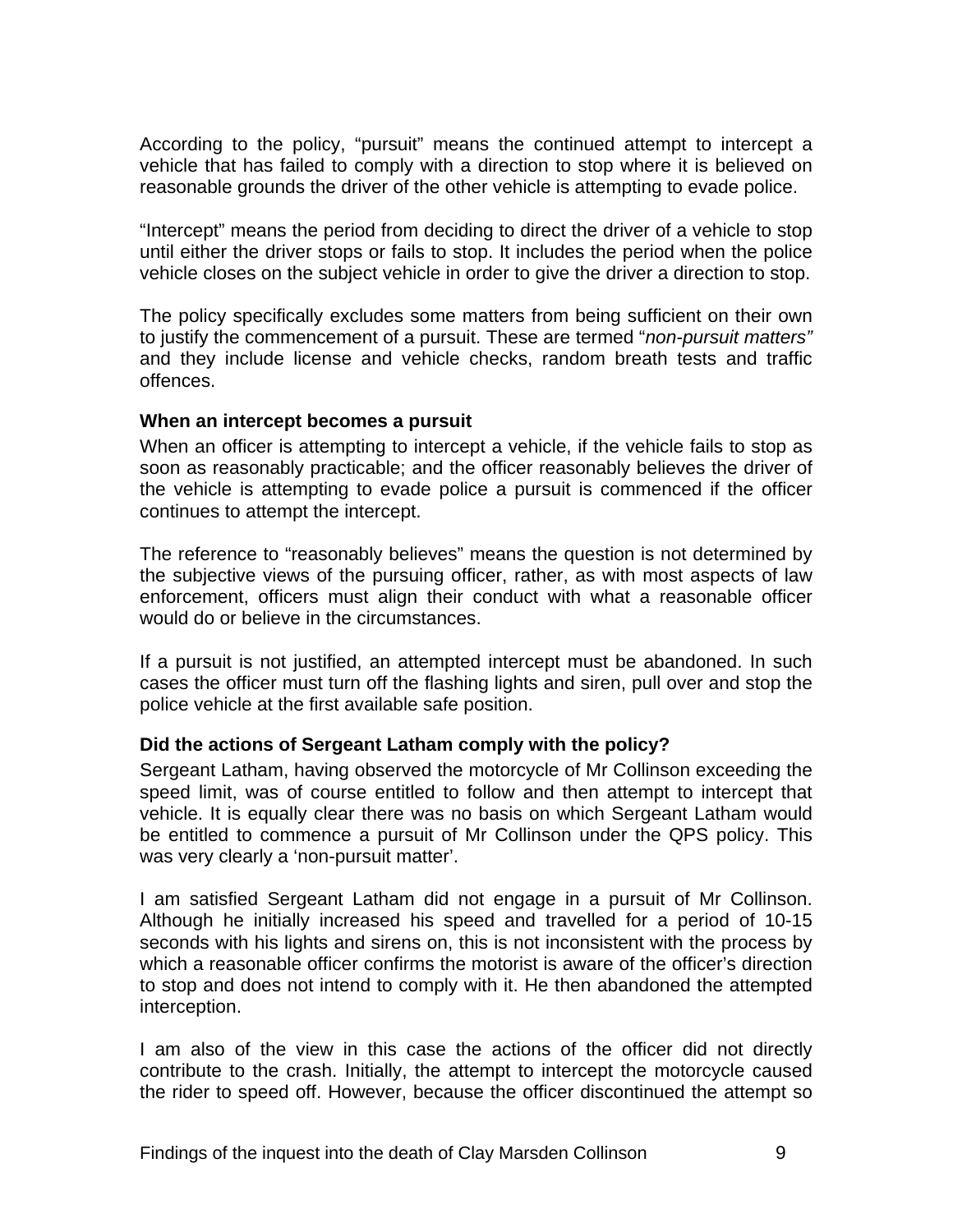<span id="page-11-0"></span>promptly, from when Mr Collinson turned onto Old Palmwoods Road he would have had no reason to believe he was being pursued – the lights and sirens on the police car had been extinguished. I can only speculate that knowing he was riding an unregistered motorcycle, and that he was not licensed to ride, Mr Collinson panicked and unnecessarily drove in an intrinsically dangerous manner.

I accept that Sergeant Latham had a good understanding of the pursuit policy. He was candid in his admission he had intentionally failed to comply with the requirement he pull his vehicle to the side of the road following an attempted interception; alight from it and make various checks as to its functionality. He said he did not do this because first, he wanted to check on the welfare of the driver who he feared had been forced off the road at the intersection of Jubilee Drive and Old Palmwoods Road. After satisfying himself the driver did not need assistance he asserts he then kept driving because he feared the motorbike might come to grief precisely where it in fact crashed. I am satisfied Sergeant Latham's actions were reasonable in the circumstances.

Police policy should not be overly prescriptive because it is impossible for policy makers to envisage all of the combinations of circumstances an officer might confront. If, as in this case, a reasoned decision to not strictly follow policy produces a better outcome, the officer can not be criticised. However, these comments should not be taken to mean that officers are free to ignore policy. Those that do so will bear a heavy burden to demonstrate that their actions were justified.

#### *Warning signs at the crash site*

Sergeant Latham and Mr Unwin both gave evidence of the frequency of serious crashes at the site of this fatality. Having driven the road I can easily understand how motorists could be caught unawares by the switchback that confronts one when cresting the hill outside Mr Unwin's property when heading north. I am not suggesting better signs would have caused Mr Collinson to slow down sufficiently but one must look to the future.

#### *Recommendation – Review of road signage*

*I am of the view the traffic sign currently in place at the approach to the crash site adjacent to 200 Old Palmwoods Road does not sufficiently warn motorists of the unusually dangerous road formation they are about to confront. Accordingly, I recommend the Sunshine Coast Regional Council review its adequacy.* 

I close the inquest.